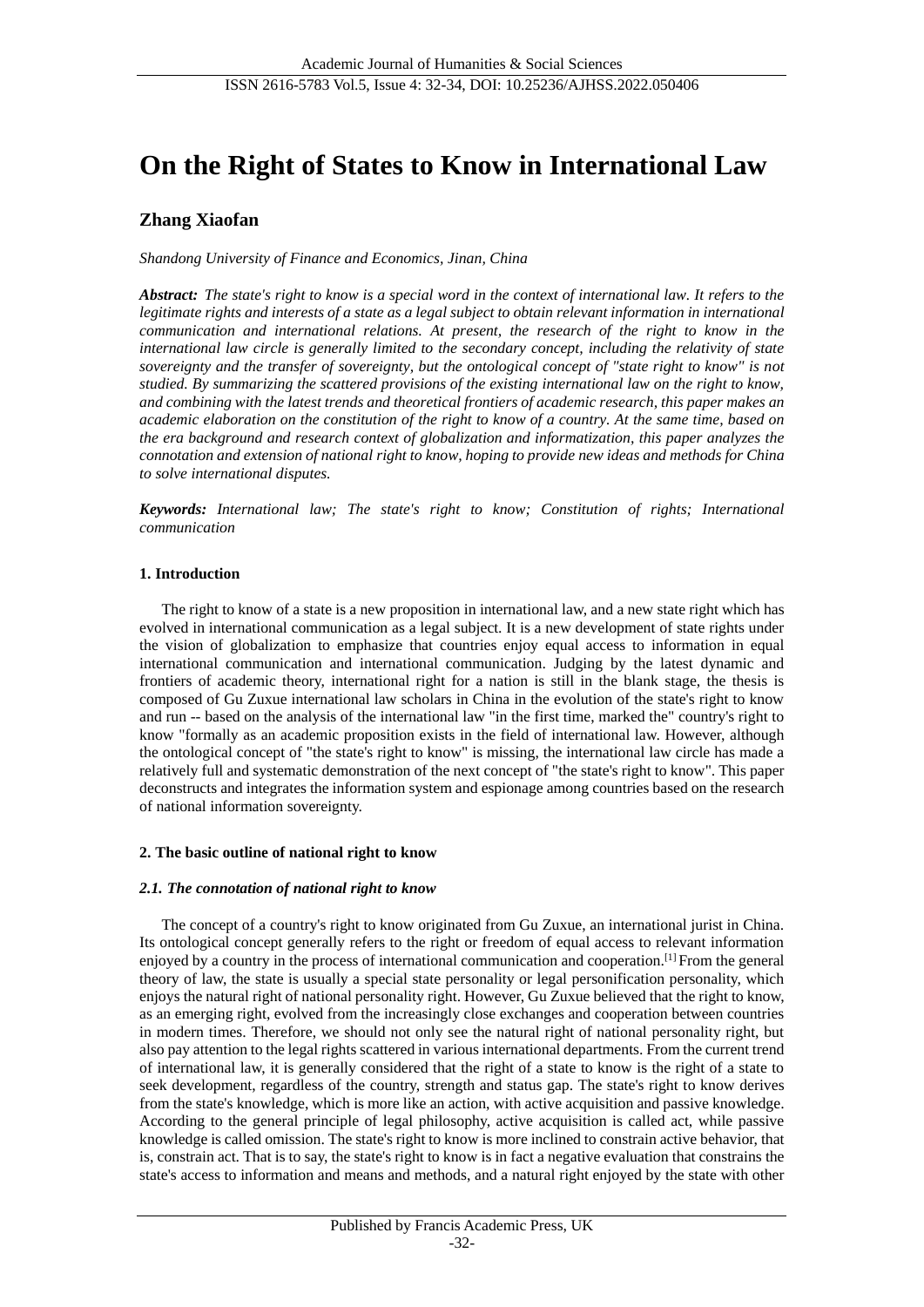# ISSN 2616-5783 Vol.5, Issue 4: 32-34, DOI: 10.25236/AJHSS.2022.050406

countries, organizations and natural persons. It is both a natural right and a real right.

#### *2.2. Relevant concepts of the state's right to know*

#### *2.2.1. The state's right to know and obligation to transparency*

From the perspective of international law, the obligation of state transparency is actually the obligation of information disclosure in the way of action. It is an act of disclosing or informing specific objects the information possessed by a state through specific channels or by specific means. In international law, the obligation of transparency is highly bound with the right to know of a state, and in fact it belongs to the obligation of the right to know of a state. However, due to the lack of ontological research on "state right to know", few people can connect "state right to know" with "obligation of transparency". In fact, the way to exercise the right of transparency is to make relevant information or relevant situation transparent, which is a factual act of exercising the right of the state to know.

However, there are some differences between the right to know and the obligation of transparency. The state's right to know is more likely to be exercised in an active attitude or measure, which is different from the implied basis of the obligation of transparency. In the exercise of the right to know, the most prominent feature of a country is its access to external information. When the source of such information belongs to other sovereign states, other countries should bear the obligation of transparency and disclose relevant information voluntarily. From this point of view, the right to know and the obligation of transparency are essentially a pair of concepts, the exercise of the right is the right to know, the burden of the obligation is the obligation of transparency.

#### *2.2.2. State right to know and traditional state sovereignty*

Any country's personality rights or fictitious rights are derived from state sovereignty, and the state's right to know under international law is no exception. However, in fact, before the concept of "the state's right to know" was put forward, the state's right to know had been widely integrated into the national sovereignty in the traditional sense, becoming an organic part and an important component of the traditional national sovereignty. However, after the proposition of "the state's right to know" was formally put forward, it poses a certain challenge to the state sovereignty in the traditional sense. According to Rousseau's Social Contract, society is formed by citizens transferring part of their rights to assume obligations, and so is the international community.[2] In order to build an international community, each sovereign state cedes some rights in politics, economy, culture, science and education through war and consultation. In fact, the right to know is also a kind of sovereignty transfer, which provides a path for resolving disputes and disputes by transferring its own information disposal right.

#### **3. The constitution of state's right to know in international law**

The constitution of state right to know in international law mainly includes three aspects: subject, object and exercise of state right to know.

# *3.1. The subject of the state's right to know*

As mentioned above, the exercise of the right to know and the burden of the obligation of transparency is essentially a right transfer, and the subject of which can only be a sovereign state. However, the exercise of national right to know is not directly exercised by sovereign states, but indirectly exercised by international organizations or several sovereign states. For example, the United Nations, as the world's largest inter-governmental political super international organization, informs all countries of its resolutions, which respects the right of sovereign states to know. At the same time, the United Nations also seeks information through the transparency obligations imposed on all countries, allowing for full exchange of participants. This is actually an act of transferring sovereignty. Although the exercise of this right is a sovereign state sovereignty were selected, and also by international organizations and multinational corporations to complete information exchange, a sovereign state in international intercourse imperium range in the assignment with the decrease of the rights of scale is growing, but sovereign nations as a basic unit of the international community, they constitute the international exchanges and the international community, In fact, international organizations are only the subjects of exercising rights authorized by sovereign states, which can also be understood as the means and means of the right to know in the form of sovereign states.